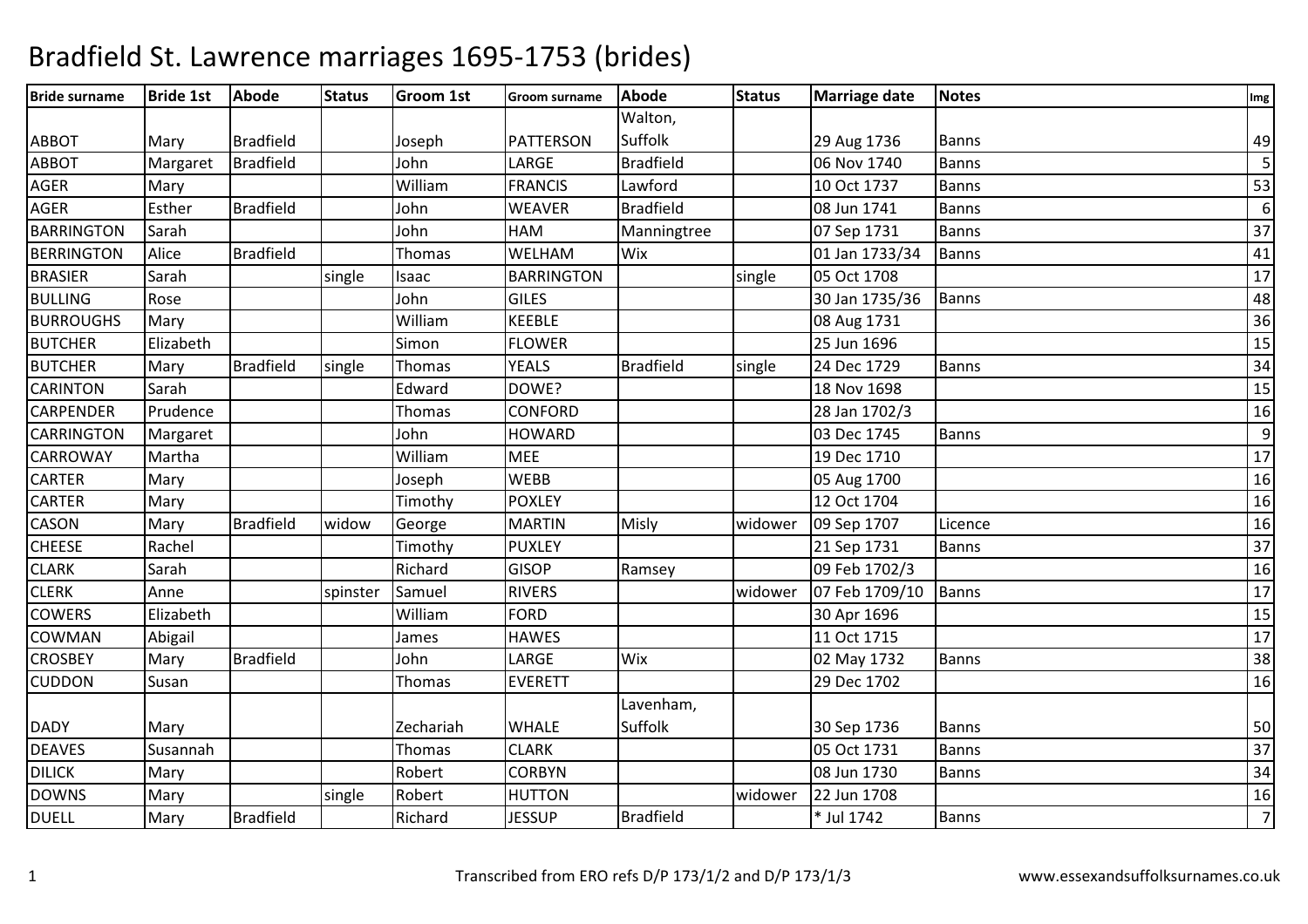| <b>Bride surname</b> | <b>Bride 1st</b> | Abode            | <b>Status</b> | <b>Groom 1st</b> | <b>Groom surname</b> | <b>Abode</b>     | <b>Status</b> | <b>Marriage date</b> | <b>Notes</b>         | Img              |
|----------------------|------------------|------------------|---------------|------------------|----------------------|------------------|---------------|----------------------|----------------------|------------------|
| <b>EASTEAD</b>       | Mary             |                  |               | Simon            | <b>FLOWER</b>        |                  |               | 29 Jun 1699          |                      | 15               |
| <b>EATON</b>         | Sarah            |                  |               | Giles            | <b>ONION</b>         |                  |               | 22 Nov 1695          |                      | 15               |
| <b>EDGAR</b>         | Mary             |                  |               | Willm.           | <b>TOWNSON</b>       |                  |               | 10 Dec 1745          | <b>Banns</b>         | 10               |
| <b>ELLIES</b>        | Elizabeth        |                  | widow         | Joseph           | <b>FOORDHAM</b>      |                  | single        | 22 Nov 1709          | Banns                | 17               |
| <b>EVERETT</b>       | Elizabeth        |                  |               | Lewis            | <b>HARISON</b>       |                  |               | 07 May 1696          |                      | 15               |
| <b>FALL</b>          | Martha           |                  |               | Anthony          | <b>REED</b>          |                  |               | 20 Aug 1696          |                      | 15               |
| <b>FALL</b>          | Esther           | <b>Bradfield</b> | single        | John             | <b>BESON</b>         | Wix              | single        | 25 May 1708          | Married in Misly     | 16               |
| FORD                 | Elizabeth        |                  |               | Martin           | <b>MARTIN</b>        |                  |               | 22 Sep 1698          |                      | 15               |
| <b>FULLER</b>        | Sarah            |                  |               | Abraham          | <b>WEBB</b>          |                  |               | 05 Nov 1695          |                      | 15               |
| <b>GARNUM</b>        | Sarah            |                  |               | John             | <b>PETER</b>         |                  |               | 08 Dec 1702          |                      | 16               |
| <b>GILBURD</b>       | Mary             | <b>Bradfield</b> |               | Daniel           | <b>HAYWARD</b>       | Mistley          |               | 15 Nov 1734          | Banns                | 43               |
| GILDERSLEEVE         | Sarah            |                  |               | Robert           | <b>HATON</b>         |                  |               | 16 Nov 1704          |                      | 16               |
| <b>GORMER</b>        | Eliz.            |                  |               | Robt.            | <b>BLOSS</b>         |                  |               | 27 Mar 1744          | <b>Banns</b>         | 8                |
| <b>GRANT</b>         | Mary             | Wix              |               | John             | <b>COLE</b>          | Little Clacton   |               | 27 Jan 1740/1        | Licence              | 5                |
| <b>GRIMOD</b>        | Mary             |                  |               | Edward           | <b>AGIR</b>          |                  |               | 13 Feb 1704/5        |                      | 16               |
| <b>HALLS</b>         | Susannah         |                  |               | John             | <b>ROWLEN</b>        |                  |               | 18 Dec 1737          | Banns                | 54               |
| <b>HALLS</b>         | Susannah         |                  | single        | William          | <b>WARD</b>          |                  | single        | 13 Nov 1753          | <b>Banns</b>         | $\overline{15}$  |
| HAM                  | Sarah            |                  |               | William          | <b>NEEL</b>          | Wix              |               | 23 May 1736          | <b>Banns</b>         | 48               |
| <b>HAYTON</b>        | Anne             | <b>Bradfield</b> | widow         | Richard          | <b>HAYTON</b>        | Wix              | widower       | 17 Nov 1714          |                      | 17               |
| <b>HAYWARD</b>       | Mary             |                  |               | James            | <b>MIXTURE</b>       |                  |               | 12 Jan 1713/14       |                      | 17               |
| <b>HAYWARD</b>       | Anne             |                  |               | Edward           | <b>MORGAN</b>        |                  |               | 04 Oct 1716          |                      | 17               |
| <b>HAYWARD</b>       | Esther           |                  |               | Edward           | <b>EDGER</b>         |                  | widower       | 28 May 1717          |                      | 17               |
| <b>HOWARD</b>        | Ann              |                  |               | William          | <b>WILDEN</b>        |                  |               | 04 Mar 1700/1        |                      | 16               |
| <b>HOWLET</b>        | Elizabeth        | Bradfield        |               | Jonathan         | SAUNDERS             | <b>Bradfield</b> |               | 24 Jun 1741          | <b>Banns</b>         | $\boldsymbol{6}$ |
| <b>HUDSON</b>        | Sarah            |                  |               | Isaac            | <b>LINK</b>          |                  |               | 25 Feb 1700/1        | Licence from dr Cook | 16               |
|                      |                  |                  |               |                  |                      | Harksted,        |               |                      |                      |                  |
| <b>IXER</b>          | Mary             | <b>Bradfield</b> |               | Edmund           | <b>KERRIDGE</b>      | Suffolk          |               | 28 Oct 1740          | <b>Banns</b>         | 5                |
| <b>JAMES</b>         | Rose             |                  |               | William          | <b>COOK</b>          |                  |               | 02 Jun 1728          | Banns                | 34               |
| <b>JARROD</b>        | Elizabeth        |                  |               | Thomas           | <b>DENNETON</b>      | Wix              |               | 01 Jun 1736          | <b>Banns</b>         | 49               |
| <b>JERRY</b>         | Marger           |                  |               | Robert Junior    | <b>WEBB</b>          |                  |               | 01 Oct 1696          |                      | 15               |
| <b>JESSOP</b>        | Sarah            |                  |               | John             | <b>SORREL</b>        |                  |               | 11 Nov 1728          | <b>Banns</b>         | 34               |
| <b>JESSUP</b>        | Anne             | <b>Bradfield</b> |               | Matthew          | <b>SHEAD</b>         | Manningtree      |               | 01 Jan 1739/40       | Banns                | $\overline{4}$   |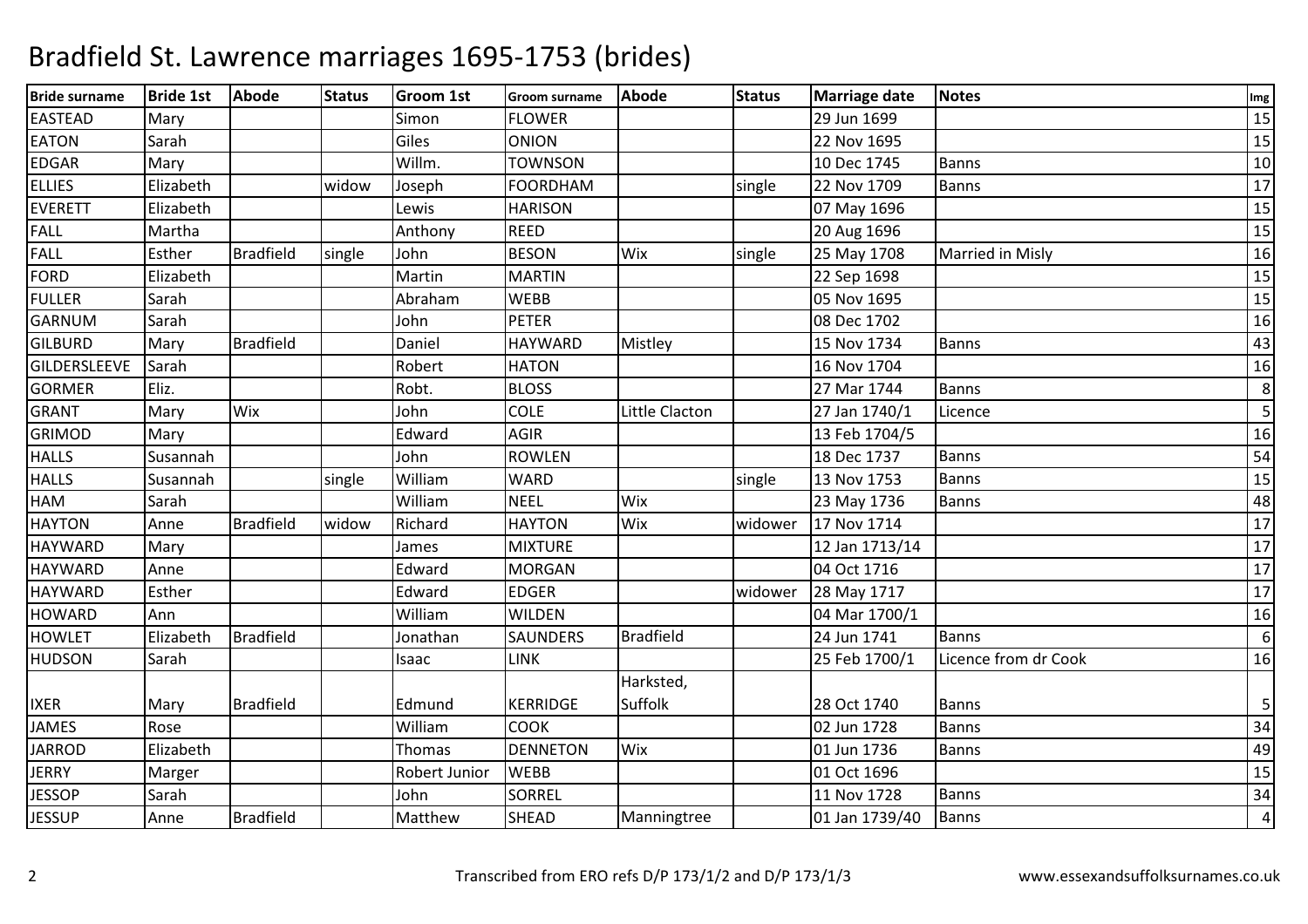| <b>Bride surname</b> | <b>Bride 1st</b>   | <b>Abode</b>     | <b>Status</b> | <b>Groom 1st</b> | <b>Groom surname</b> | <b>Abode</b>     | <b>Status</b> | <b>Marriage date</b> | <b>Notes</b>                        | Img             |
|----------------------|--------------------|------------------|---------------|------------------|----------------------|------------------|---------------|----------------------|-------------------------------------|-----------------|
| <b>JESUP</b>         | Elizabeth          | <b>Bradfield</b> |               | Francis          | <b>HEWKE</b>         | Thorpe           |               | 26 Dec 1734          | <b>Banns</b>                        | 44              |
| <b>KING</b>          | Elizabeth          |                  |               | Thomas           | GOSS                 |                  |               | 16 Nov 1738          | Banns                               | $\overline{3}$  |
| KING                 | Sarah              | <b>Bradfield</b> | widow         | William          | <b>KING</b>          | <b>Bradfield</b> |               | 04 Feb 1741/2        | <b>Banns</b>                        | 6               |
| <b>MACKROFT</b>      | Rachel             |                  |               | Nicholas         | <b>CHESE</b>         |                  |               | 22 Jan 1716/17       |                                     | 17              |
| <b>MARIS</b>         | Mary               |                  |               | Joseph           | <b>KAISON</b>        |                  |               | 11 Jul 1699          |                                     | 15              |
| <b>MARTEN</b>        | Mary               |                  | single        | John             | <b>HAYWARD</b>       |                  | single        | 20 Jul 1720          |                                     | $\overline{17}$ |
| <b>MEE</b>           | <b>Bridget</b>     |                  |               | Thomas           | <b>BRASSTEAD</b>     |                  |               | 09 May 1728          | <b>Banns</b>                        | 34              |
| <b>MEE</b>           | Sarah              | <b>Bradfield</b> |               | Benjamin         | <b>ROWLAND</b>       | Wix              |               | 24 Dec 1733          | <b>Banns</b>                        | 40              |
| <b>MERCHANT</b>      | Mary               |                  | single        | Samuel           | <b>FOORD</b>         |                  | single        | 01 Nov 1709          | <b>Banns</b>                        | 17              |
| PEACOCK              | Sarah              |                  |               | Abraham          | <b>MEE</b>           |                  |               | 13 Dec 1730          | <b>Banns</b>                        | 36              |
| <b>PEARSON</b>       | Eliza.             | <b>Bradfield</b> |               | Timothy          | <b>PUXLEY</b>        | <b>Bradfield</b> |               | 02 Aug 1742          | Banns                               | $\overline{7}$  |
| PEARTREE             | Elizabeth          |                  |               | Jacob            | <b>SIDEY</b>         |                  |               | 15 Nov 1737          | <b>Banns</b>                        | 53              |
| <b>PERRIE</b>        | Dorothea           |                  |               | George           | <b>BARKER</b>        | London           |               | 02 Mar 1725/26       |                                     | 18              |
| PETTIT               | Eliz               |                  | widow         | John             | <b>TANNER</b>        |                  | single        | 21 Jul 1720          |                                     | 17              |
| PETTIT               | Elizabeth          |                  |               | Robert           | <b>CUTTINGTON</b>    |                  |               | 25 Dec 1752          | <b>Banns</b>                        | 13              |
| <b>PONCHER</b>       | Anna               |                  | single        | Isaac            | <b>WEB</b>           |                  | single        | 17 Feb 1707/8        |                                     | 16              |
| <b>PORTER</b>        | Mary               |                  |               | Edward           | <b>MORGAN</b>        |                  |               | 31 Mar 1746          | <b>Banns</b>                        | 10              |
| <b>PUXLEY</b>        | Mary               |                  |               | Robert           | <b>BLOSS</b>         |                  |               | 13 Oct 1736          | Banns                               | 50              |
| RANGE                | Susannah           | Ramsey           |               | Richard          | <b>MASEN</b>         | Washbrook        |               | 28 May 1732          | Banns                               | 38              |
| RIDGEN               | Anne               |                  |               | John             | <b>NUNN</b>          | <b>Bradfield</b> |               | 21 May 1738          | <b>Banns</b>                        | 55              |
| <b>RIGHT</b>         | Rose               |                  | widow         | Christmas        | <b>BARNES</b>        |                  | widower       | 01 Jul 1753          | Licence                             | 15              |
| <b>RIVET</b>         | Susanna            |                  | single        | Nicolas          | <b>CHEESE</b>        |                  | widower       | 15 Dec 1706          |                                     | 16              |
|                      |                    |                  |               |                  |                      | Little           |               |                      |                                     |                 |
| <b>ROBERTSON</b>     | Amy                | <b>Bradfield</b> |               | Samuel           | <b>WATTS</b>         | <b>Bromley</b>   |               | 05 Jun 1739          | <b>Banns</b>                        | 4               |
| <b>ROBINSON</b>      | Elizabeth          |                  |               | James            | SOUGET               |                  |               | 24 Oct 1731          | <b>Banns</b>                        | 37              |
| <b>ROPER</b>         | Mary               | Colchester       |               | John             | <b>MASON</b>         | Colchester       | widower       | 10 May 1734          | Licence                             | 42              |
| <b>ROWLEN</b>        | Elizabeth          | <b>Bradfield</b> |               | John             | <b>SKERF</b>         | Wix              |               | 21 Oct 1731          | <b>Banns</b>                        | $\overline{37}$ |
| SAD                  | Katherine          | <b>Bradfield</b> |               | Thomas           | COLEMAN              | <b>Bradfield</b> |               | 16 May 1732          | <b>Banns</b>                        | 38              |
| <b>SAIRE</b>         | Elizabeth          | <b>Bradfield</b> | single        | Simon            | <b>FLOWRE</b>        | <b>Bradfield</b> | widower       | 25 Jul 1709          | At Misly, but not in register there | 17              |
|                      |                    |                  |               |                  |                      | Stradbrook,      |               |                      |                                     |                 |
| <b>SANDS</b>         | Margaret Bradfield |                  | widow         | John             | <b>ALDOUS</b>        | Suffolk          |               | 18 Jan 1741/2        | <b>Banns</b>                        | 6               |
| <b>SCOT</b>          | Rose               |                  |               | John             | <b>SURRY</b>         |                  |               | 06 Sep 1736          |                                     | 49              |